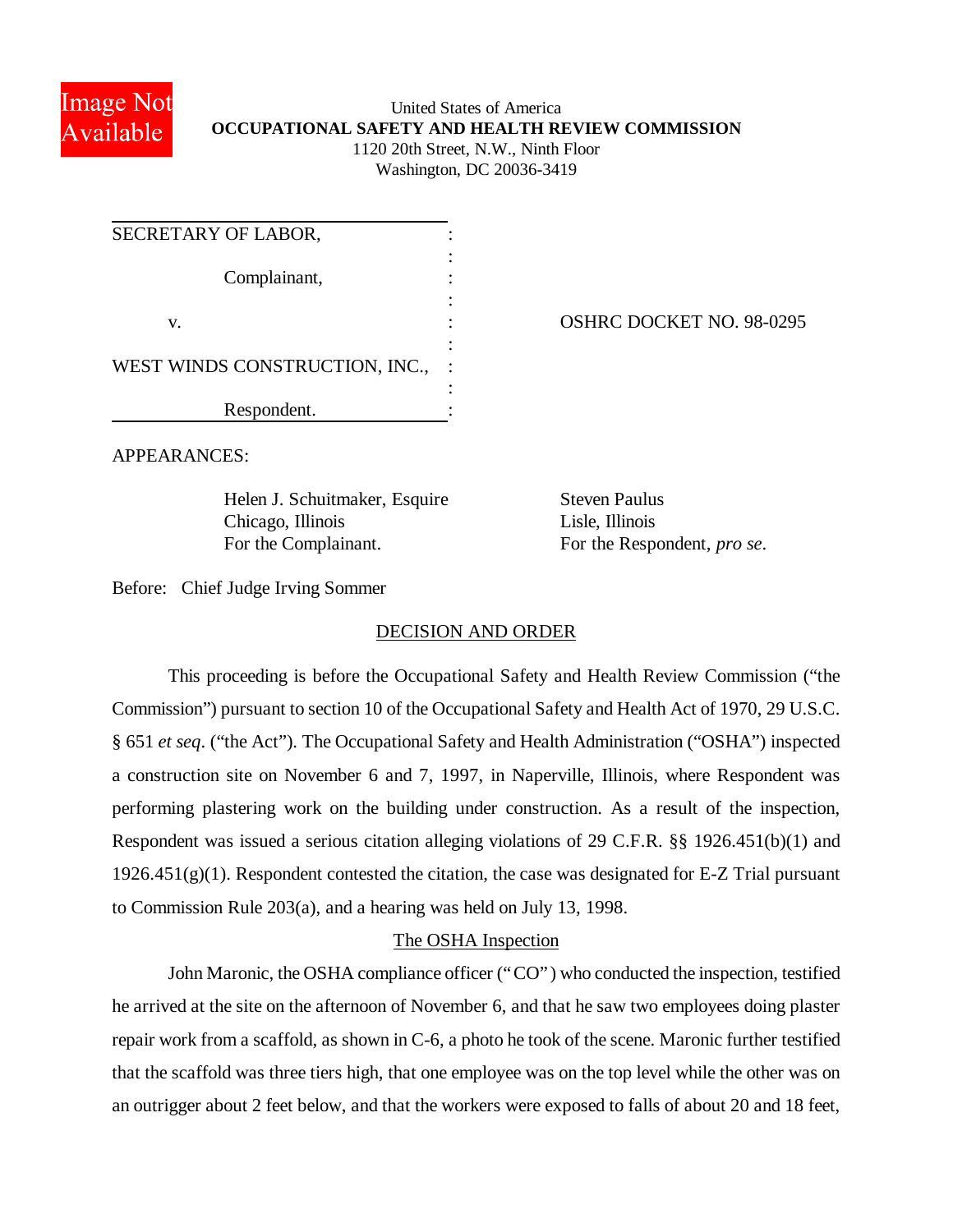respectively; neither work area had guardrails, the top level platform was not fully planked, and both conditions could have resulted in falls from the scaffold.<sup>1</sup> The CO discussed the situation with Steven Paulus, Respondent's general manager, who was present; Paulus told him they had finished that part of the building the day before and had been begun removing the scaffold when they noticed some damage to the plaster, and that he felt it was safer to repair the plaster with the scaffold as it was instead of putting the fall protection back in place. The CO returned the next morning and saw the same two employees doing plaster repair work in the same area, as shown in C-5, his photo of the scene; this time, both workers were on the scaffold's outrigger, which was not fully planked, and their work area still had no guardrails.<sup>2</sup> Maronic observed no dismantling of the scaffold on either day; however, when he went back to the site later in the day on November 7, the scaffold section on which the employees had been working had been taken down, as shown in C-1. (Tr. 5-20).

#### Discussion

Item 1 alleges a violation of 29 C.F.R. 1926.451(b)(1), which requires all platforms on all working levels of scaffolds to be fully planked or decked. Item 2 alleges a violation of 29 C.F.R.  $1926.451(g)(1)$ , which requires guardrails or other fall protection on scaffolds when employees are exposed to falls to a lower level of more than 10 feet. The CO's testimony and photos show that the employees were working on scaffold platforms that were not fully decked, that there were no guardrails in the areas where the employees were working, and that the employees were exposed to falls of 18 to 20 feet. Respondent does not dispute the cited conditions, but contends that it lacked knowledge of them. Steven Paulus, the general manager, testified he was not present on November 6, as the CO stated, but on November 7, when the scaffolding was already half disassembled, and that he had no personal knowledge of the violations. (Tr. 29-31). However, the CO was adamant that Paulus was at the site on November 6 and that he spoke to him at that time. (Tr. 14; 18-20). Further, Jim Buschman, Respondent's foreman at the site, testified he was present on November 6 and 7, and that he directed the employees to get up on the scaffold and saw them on it on both days; Buschman

<sup>&</sup>lt;sup>1</sup>Maronic said the platform had only two planks and should have had four. (Tr. 7-9).

<sup>&</sup>lt;sup>2</sup>Maronic indicated that the outrigger platform consisted of two overlapping planks, and that the only change to the scaffold was that the outrigger plank on which the second employee had been working on November 6 had been removed. (Tr. 10-11; 15-18; C-4).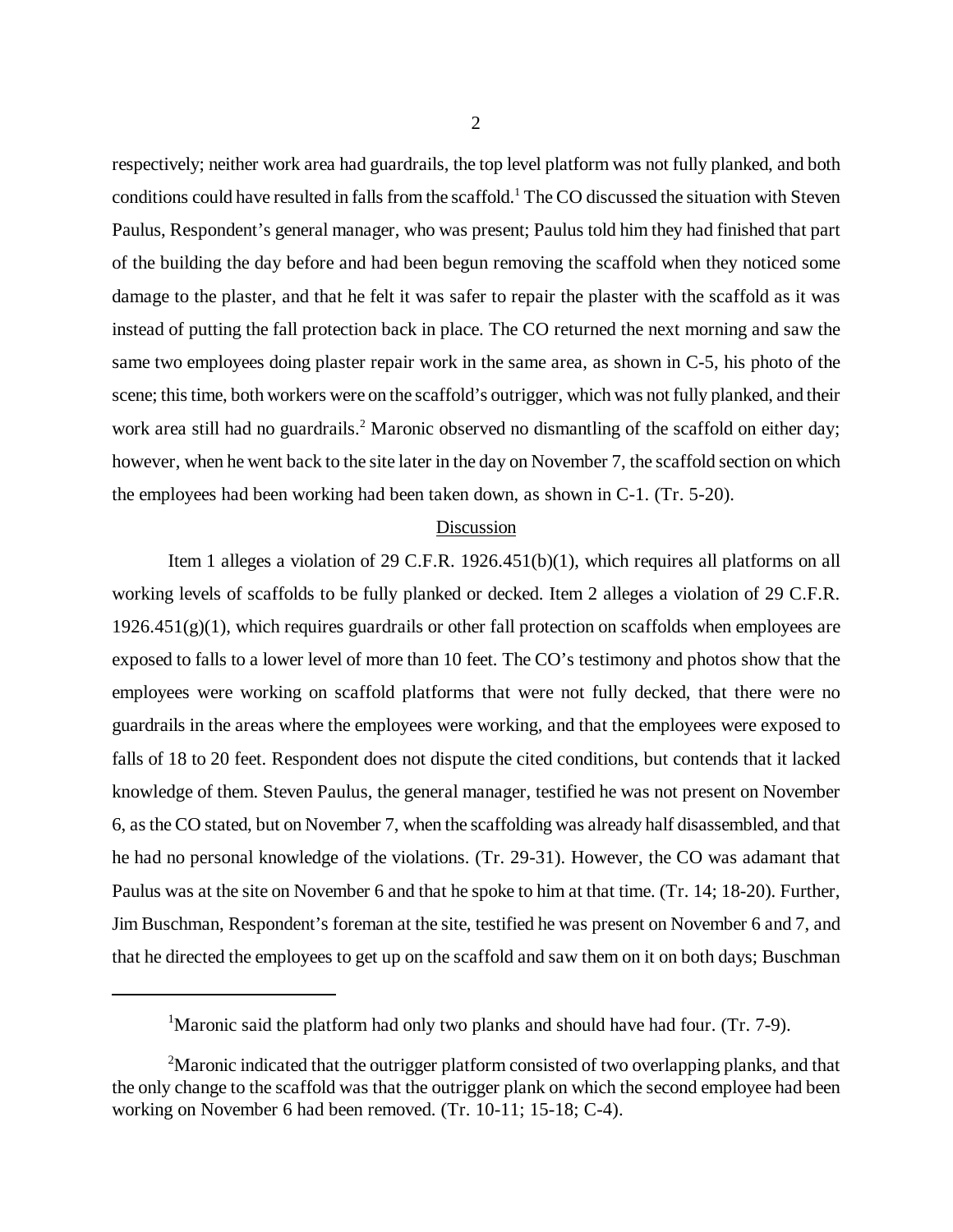also testified that Respondent's foremen know OSHA's scaffolding guidelines and are responsible for making sure scaffolds are set up properly. (Tr. 24-27). Commission precedent is well settled that a foreman's knowledge of an OSHA violation is imputable to the employer. *See Halmar Corp.*, 18 BNA OSHC 1014, 1016 (No. 94-2043, 1997), and cases cited therein. Therefore, even if Paulus was not at the site on November 6, Buschman's knowledge of the conditions is imputable to Respondent.

Respondent also contends that the scaffold was being dismantled when the damage to the plaster was discovered and that it was safer to leave the scaffold as it was for the brief period it took to repair the plaster. Buschman testified that the scaffold was properly guarded on November 5 and that it was being disassembled when the damage was discovered; he indicated the employees had not been able to do the repair work on November 6 because of the CO's arrival, that they had just gotten up on the scaffold on both days when the CO arrived, and that it took about five minutes to do the repair work on November 7, after which the scaffold was disassembled. Buschman offered his opinion that it would have been more hazardous to rebuild the scaffold and put the fall protection back up than to work on the scaffold as it was for the short time the repairs took. (Tr. 21-29).

In view of the foregoing, it would appear that Respondent is asserting the affirmative defense of greater hazard. To demonstrate this defense, the employer has the burden of proving (1) that the hazards of complying with the standard were greater than the hazards of noncompliance, (2) that alternative means of protecting employees were unavailable, and (3) that application for a variance from the standard was inappropriate. *See Quinlan Enter.*, 17 BNA OSHC 1194, 1196 (No. 92-654, 1995), and cases cited therein. Based on the record, Respondent has not met these elements. First, I am simply not persuaded that adding the planks required to provide safe work platforms and putting up the necessary guardrails to protect against falls was more hazardous than allowing the employees to work under the cited conditions.<sup>3</sup> Second, the CO testified that the company could have had its employees tie off with safety belts and lanyards, and Respondent did not rebut this testimony. (Tr.

 $3$ I am also not persuaded the repair work took "about five minutes." The CO testified that he watched the employees for five to ten minutes on November 6 before he approached them and they got off the scaffold; further, Buschman himself said there were two different areas requiring repairs. (Tr. 7; 13; 27). I find as fact that the repairs took longer than Buschman indicated.